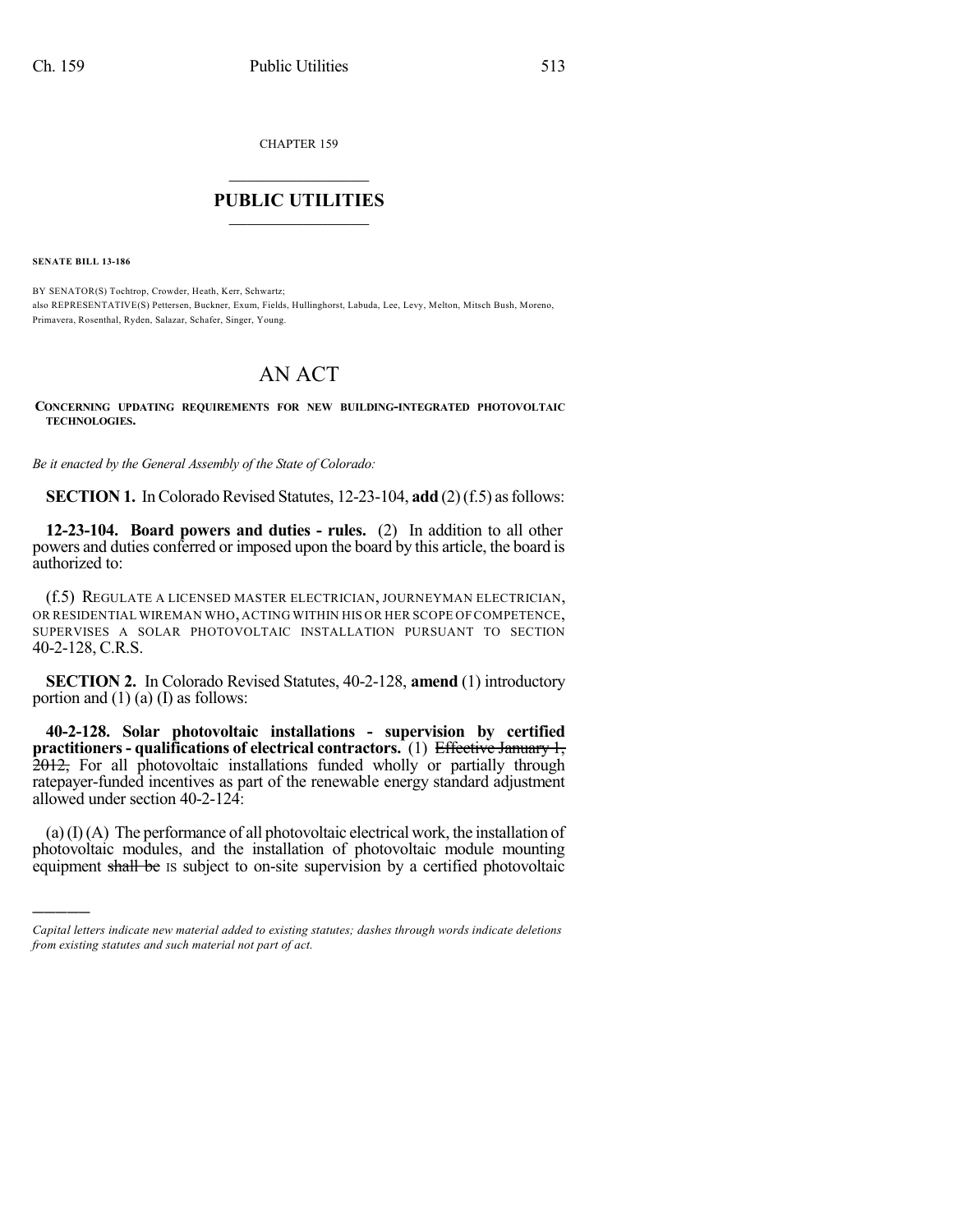energy practitioner, as designated by the North American board of certified energy practitioners (NABCEP), or another nationally recognized professional organization designated by the Colorado state electrical board by rule. Upon the A LICENSED MASTER ELECTRICIAN, LICENSED JOURNEYMAN ELECTRICIAN, OR LICENSED RESIDENTIAL WIREMAN, AS DEFINED IN SECTION 12-23-101, C.R.S.

(B) IN THE CASE OF BUILDING-INTEGRATED PHOTOVOLTAIC TECHNOLOGY, IF THE TYPE OF BUILDING-INTEGRATED PHOTOVOLTAIC TECHNOLOGY INSTALLED OR THE SCOPE OFTHE BUILDING-INTEGRATED PHOTOVOLTAIC INSTALLATION INVOLVED DOES NOT REQUIRE A LICENSED MASTER ELECTRICIAN, LICENSED JOURNEYMAN ELECTRICIAN, OR LICENSED RESIDENTIAL WIREMAN TO PERFORM THE INSTALLATION WORK AND THE INSTALLATION WORK CONCERNS THE INSTALLATION OF ROOFING MATERIALS, THE ON-SITE SUPERVISION MAY BE PERFORMED BY A CERTIFIED SOLAR ENERGY INSTALLER, AS DESIGNATED BY NABCEP OR ROOF INTEGRATED SOLAR ENERGY (RISE).

(C) FOR A BUILDING-INTEGRATED PHOTOVOLTAIC INSTALLATION, A LICENSED MASTER ELECTRICIAN, LICENSED JOURNEYMAN ELECTRICIAN, OR LICENSED RESIDENTIAL WIREMAN MUST PERFORM THE INSTALLATION WORK FOR ANY STAGE OF THE INSTALLATION AFTER THE INSTALLATION MATERIALS PENETRATE THE ROOF, A STRUCTURAL WALL, OR ANOTHER PART OF THE BUILDING, OR ANY STAGE OF THE INSTALLATION IN WHICH THE BUILDING-INTEGRATED PHOTOVOLTAIC MATERIALS TRANSITION TO A SURFACE-MOUNTED JUNCTION BOX AND UTILIZE TYPES OF CONDUIT AND BUILDING WIRE THAT ARE APPROVED BY THE NATIONAL ELECTRICAL CODE, AS DEFINED IN SECTION 12-23-101 (3.2), C.R.S.

(D) BY SUBMITTING AN initial application for funding or  $\frac{1}{m}$  the AN initial contract proposal, the applicant shall assume ASSUMES responsibility for employing or contracting with one or more certified energy practitioners OR LICENSED MASTER ELECTRICIANS, LICENSED JOURNEYMAN ELECTRICIANS, OR LICENSED RESIDENTIAL WIREMEN to supervise the installation and as necessary to maintain the three-to-one ratio required by paragraphs (b) and (c) of this subsection  $(1)$ , including during any off-site, preinstallation assembly. Approval of the Payment of any incentives for the work shall NOT be conditioned upon the applicant's supplying APPROVED UNTIL THE APPLICANT SUPPLIES the name and certification number of each certified energy practitioner OR THE LICENSE NUMBER OF EACH MASTER ELECTRICIAN,JOURNEYMAN ELECTRICIAN, OR RESIDENTIAL WIREMAN who actuallyprovided on-site supervision or was present to maintain the three-to-one ratio required by paragraphs(c) and (d) of this subsection (1).

**SECTION 3.** In Colorado Revised Statutes, 24-38.7-104, **amend** (2.5) (a) introductory portion and (2.5) (a) (I) as follows:

**24-38.7-104. Program administrator - training and certification of contractors - reporting.** (2.5) (a) Effective July 1, 2011, The issuance of OFFICE SHALL NOT ISSUE a clean energy loan under this article for the installation of solar photovoltaic equipment shall be conditioned upon TO A QUALIFIED BORROWER UNTIL the **borrower's certification** BORROWER CERTIFIES that:

(I) (A) The performance of all photovoltaic electrical work, the installation of photovoltaic modules, and the installation of photovoltaic module mounting